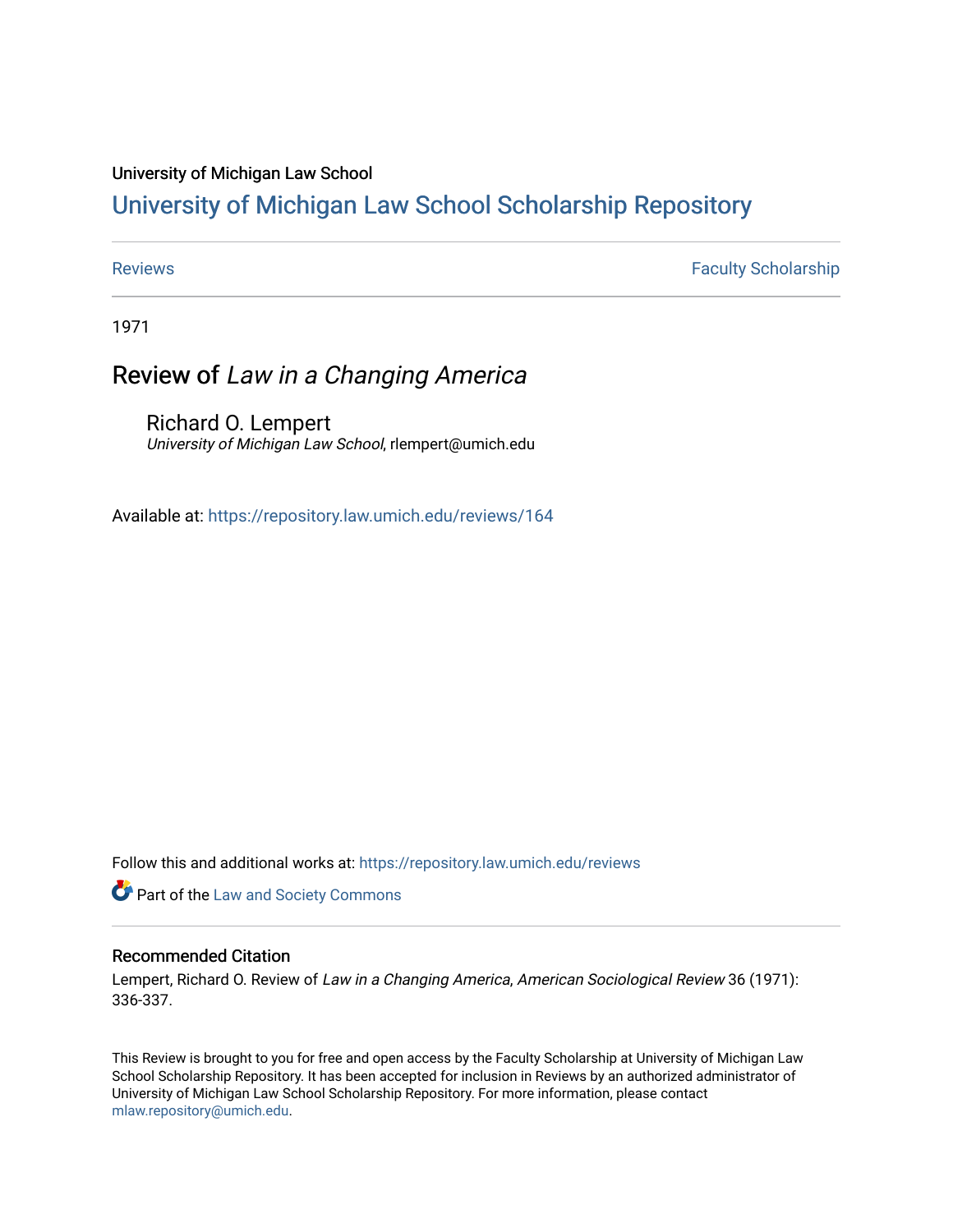*Law in a Changing America,* edited by GEOFFREY C. HAZARD, JR. Englewood Cliffs, N. J.: Prentice-Hall, 1968. 207 pp. *\$5.95.*

RICHARD LEMPERT *University of Michigan Law School* 

This collection of essays, prepared as background reading for a conference sponsored by the American Assembly and the American Bar Foundation on the goals of the legal profession in the years ahead, begins and ends with a bow toward changing America. The first chapter is an attempt by sociologist Wilbert Moore, the only non-lawyer among the essayists, to sketch generally the patterns of social and political structure likely to pertain in the near future. This chapter, while perhaps valuable for the conferees, contains nothing new to the sociologist. A measure of the change occurring since the essay was presented (March 1968) is that the continued endurance of certain American values (e.g., national patriotism) and procedures ( e.g., the democratic vote, bargaining and negotiation, and the judicial process) whose staying power was then understandably assumed, now seems at least somewhat problematic. The Appendix by Roger L. Price, then a law student, reviews several standard works containing population or economic projections and discusses briefly some implications of predicted developments. This too contains nothing new to the sociologist.

The remaining chapters cover such diverse topics as the problem of protecting the individual from big, government, the relevance

of economic analysis to the antitrust laws, empirical inquiry and legal policy, serving the legal needs of the poor, regulating professional qualifications, and legal education before, during, and after law school. While these chapters may discuss material new to the sociologist, most of them are not sociologically interesting. No essay presents new empirical research or attempts to tie discussion to established sociological theory. In addition, many of the essays, which average sixteen pages in length, deal with topics that deserve to be and have been the subjects of books at least as long as this one. None of this is surprising, given the authorship of the essays and the purpose for which they were prepared.

The most which one can ask from a volume such as this is that the chapters stimulate the reader to think more deeply about a particular subject matter, suggest a fresh approach for thinking about a particular topic, or provide one or two new insights into a problem area. The quality of the contributors is reflected by the fact that many of the essays do at least one of these. Louis Pollak's comments on the role courts play in protecting individual rights to privacy in mass society, and David Caver's call for specialization in and among law schools, are two contributions which are particularly stimulating.

The chapter most obviously relevant to sociology, Harry Kalven's essay "The Quest for the Middle Range: Empirical Inquiry and Legal Policy," is one of the best in the book. Kalven makes the point that the application of social science to legal problems bears on legal decision-making only where facts are in a middle range. At one extreme are legal decisions, such as the decision outlawing *de jure*  segregation in the public schools, which are rooted in such fundamental values that the empirical balance of good and bad effects should not motivate the decision maker. At the other extreme are cases where relevant factual premises are clear enough so that the precision which social science can bring to the inquiry is not needed. Three further points apply to "middle range" facts. First, even when norms and values are not deeply held, facts do not *per se* resolve value issues. Thus, empirical science may be able to tell us that jury trials are  $40\%$ longer than bench trials, but it does not tell us whether juries should be retained in civil cases. Second, legal rules and institutions are multifunctional. Social science evaluation must take into account the variety of ends served. And, third, legal decision makers do not wish to delegate policy choices to scientific experts. For social science learning to have an impact on